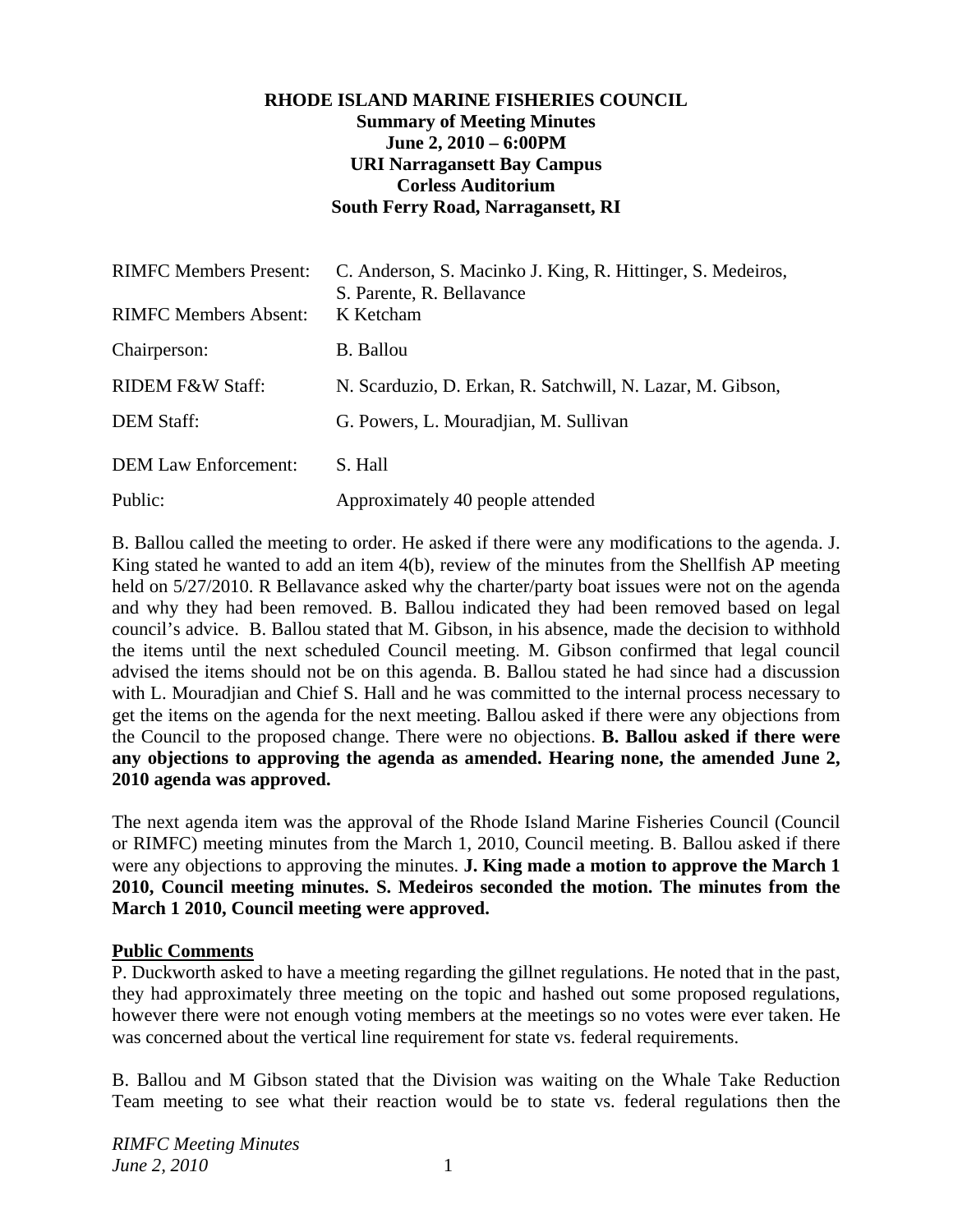Division would react at that time.

G. Tremblay wanted to know if any boats had applied to the sector program. B. Ballou indicated that the Division had not received any applications yet.

J. Rainone wanted to know what happen with the proposals regarding the party/charter boats that came from the IAC meetings last summer. He thought everything would be in place for this year so there would not be any problems. He noted that B. Ballou had recently met with their group to have the items brought forward to the Council tonight and now it has been put on the shelf.

## **Advisory Panel Reports**

## *Shellfish AP (4/28/2010) – J. King:*

J. King reviewed the minutes from the April 28, 2010 RIMFC Shellfish Advisory Panel (SAP) meeting indicating there were three items on the agenda that were discussed. He acknowledged and thanked the DEM staff, Dennis Erkan, Najih Lazar, R. Satchwill, Bob Ballou, and Director Sullivan for helping the SAP members conduct a productive meeting.

King explained after lengthy discussion the SAP voted to propose to the RIMFC changing the minimum legal size for soft-shell clams from  $1 \frac{1}{2}$  inches to  $1 \frac{3}{4}$  inches. For a bushel limit on soft-shell clams there were variations from SAP members from a 3 to 10 bushel limit. The item pertaining to establishing a new spawner sanctuary in Sycamore Cove in Potters Pond for oyster restoration was tabled until the next meeting. DEM Water Resources gave the SAP members a presentation regarding the 2010-2011 Growing Area classifications and presented a new pollution chart for 2010. King noted this showed an area of about 40 acres in Conimicut Point opening up to shellfishing.

J. King then reviewed the minutes from the May 27, 2010 RIMFC Shellfish Advisory Panel (SAP) meeting where the group discussed the Sebring aquaculture lease application and reconsidered the establishment of Sycamore Cove Spawner Sanctuary in Potters Pond.

King noted that the SAP voted to recommend that the RIMFC oppose the Sebring aquaculture lease proposal. The SAP also voted unanimously to recommend that the RIMFC support establishment of the new proposal to reduce the size of the Sycamore Cove spawner sanctuary boundary.

B. Ballou suggested that the Sycamore Cove Spawner Sanctuary item be moved to the July Council agenda to give people more time to respond. Division staff responded by noting that the Division did the due diligence in trying to notify commercial shellfishermen as well as residences in the area. The proposal before the Council had been modified and staff felt people were content with the new changes. B. Ballou asked the Council if they felt this issue had been sufficiently vetted through the AP process to warrant a recommendation to the Director.

J. King felt the issue had been fully vetted, pointing out there had been four meetings regarding the issue and the general public as well as the commercial industry has had an opportunity to comment. S. Parente stated he did not feel the notification process was as robust as it could have been, but did feel the compromise to reduce the area was reasonable. B. Ballou determined that it was not a time sensitive item and could wait until the July Council meeting.

B. Ballou then moved on and asked D. Beutel if he would like the Sebring lease application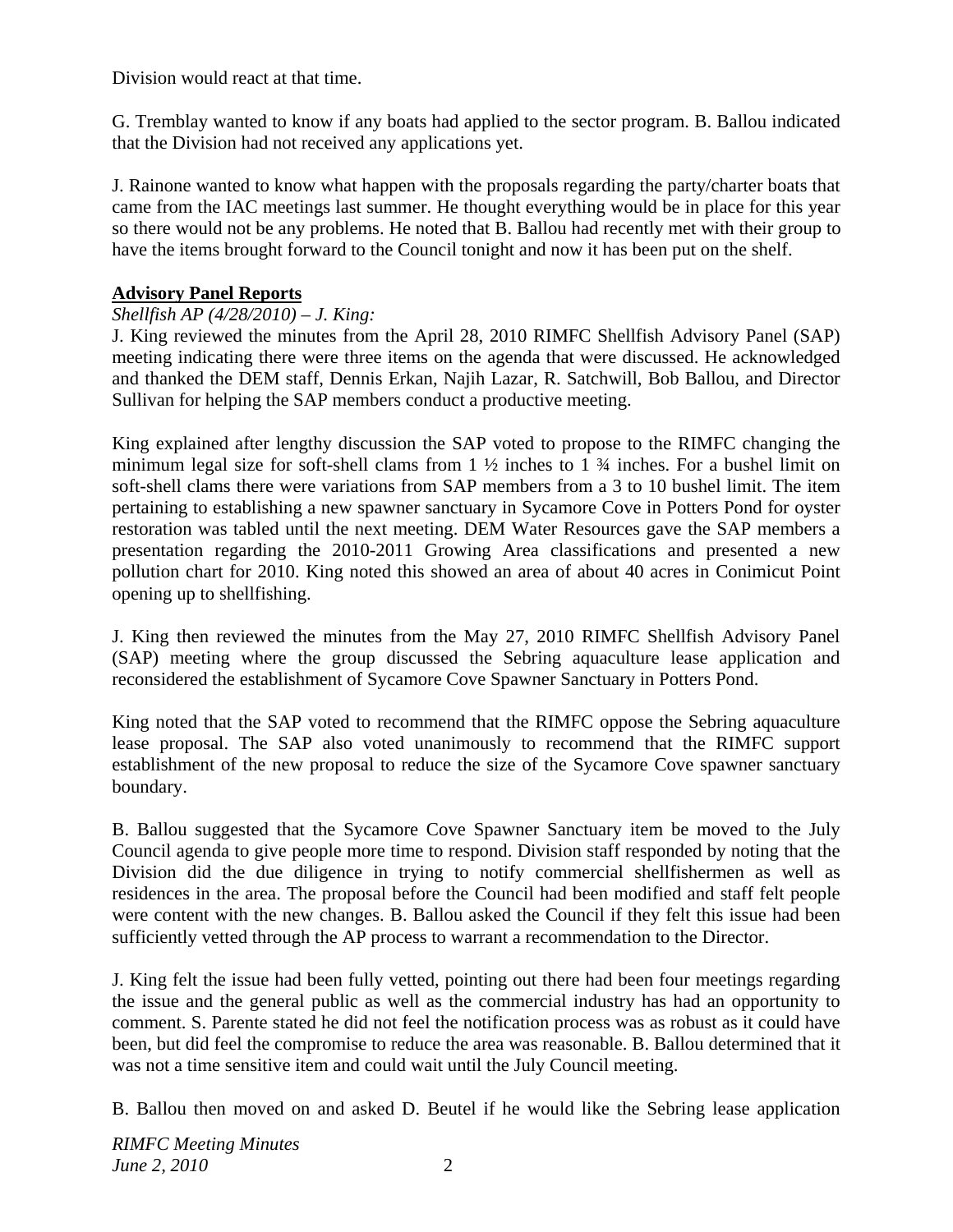brought before the Council for discussion seeing that the SAP were opposed to the lease. D. Beutel stated, based on the procedure that was agreed upon, if the SAP opposed a lease the Council would hear the proposal at the next Council meeting which would be this meeting. D. Beutel explained the 30-day clock had been started with the CRMC public comment period, and the 30-days would be over in two weeks. He would like the lease application to be heard by the CRMC before August, therefore postponing another month would really drag out the process. He felt this was unfair to the applicant. D. Beutel asked if the Council members could weigh in individually then have the Chair submit the comments, noting this was in statute in Title 20 that comments could come from the Chair after conferring with the Council.

#### B. Ballou looked to the Council on how they wanted to proceed on the issue. **S. Medeiros made a motion, based on the review and recommendation of the SAP, the Council opposes the Sebring aquaculture lease application.**

B. Ballou asked for legal guidance from G. Powers noting the item was not on the agenda as an action item but instead part of the minutes from a SAP meeting. G. Powers stated that notice for the item was not adequately provided and suggested that the July Council meeting would be the more appropriate time for consideration of the motion just offered.

There was further discussion about whether to proceed with the item or not. B. Ballou felt the item should be brought back before the Council with full notice and full discussion at the July Council meeting. There were no objections from Council members to proceed in this manner. There was no second to the motion made by S. Medeiros.

### **New Business**

*Council recommendations on June 2, 2010 Public hearing items:* 

Proposal to amend the soft-shell clam regulations to increase the minimum legal size statewide:

R. Hitting asked what the results were for the recommended action, going from 1 ½ inches to 2 inches, or 1 ¾ to 2 inches, what would this do in terms of reducing harvest. Also, what would the reduction from 12 to 6 bushels do in terms of reducing harvest.

N. Lazar explained the size increase would be beneficial for increasing recruitment. To answer the second question, he reviewed catch frequency data for the Council. M Gibson stated the Division did not have a direct linkage between the bushel limit and the catch reduction at this time, but what we think we needed was a 50% reduction in the mortality rate to stabilize the system. He indicated the Division had more work to do in this area however, 6 bushels would be a good starting point and as we continued to refine the model by adding 2010 data we may need to come back with another possession limit adjustment.

D. Erkan explained that the area, which will open due to changes in the pollution closure line, will be an additional 40 acres, which has very high shellfish densities. The loss of fishing opportunity will be offset by the high-density beds. He explained there were a lot of 2 inch clams in the additional 40 acres and people would get more money per bushel for those clams and hopefully not suffer any financial losses that would be the case if this change was not taking place with this pollution line.

D. Erkan commented that there were other steamer beds north of this area, but they were no way near the size or had the density of steamers as the Conimicut Point area.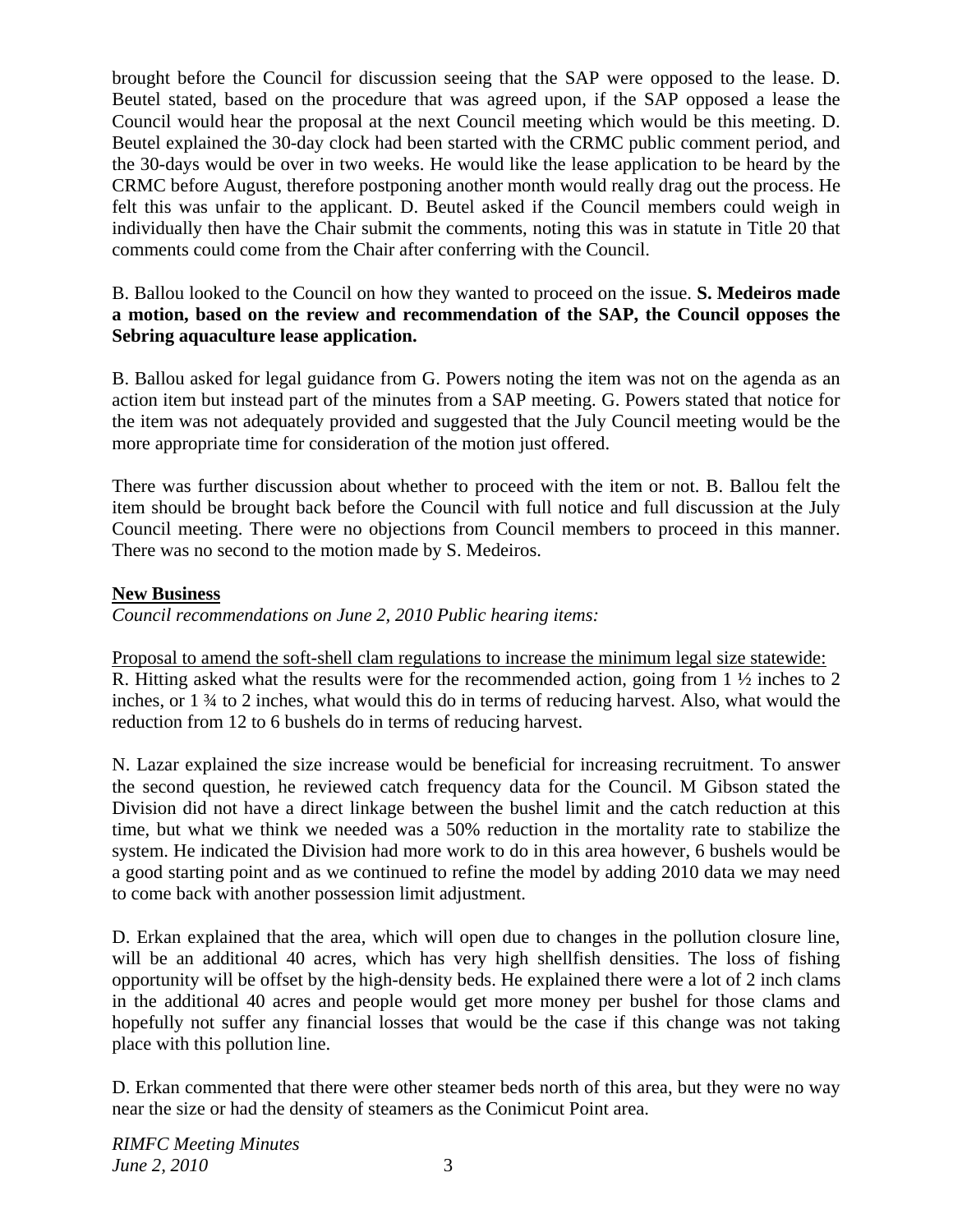S. Macinko asked if the Council had a copy of the Division's presentation in their packets. He indicated he would like to first review the information and data before making any recommendations. B. Ballou explained he would like to have the Council make a decision on the public hearing items tonight.

S. Macinko felt people should have all the information prior to being asked to make a decision. He noted that he was seeing this information for the first time.

M. Gibson responded by commenting that staff had been working on the presentation right up to the public hearing and that the issues before the Council were time sensitive. If we put off Council recommendations, the new area will open under existing regulations and we would be faced with a Departmental decision to perhaps go forward with an emergency action to put something in place.

#### **J. King made a motion for discussion to recommend to the Director to increase the minimum legal size for soft-shell clams statewide to 1 ¾ inches, second by C. Anderson.**

R. Hittinger stated he respected the AP process and this item was considered by the SAP who were more familiar with the issues, therefore he was inclined to agree with the SAP members and support the 1 ¾ inch increase.

D. Zubik felt the Council did not understand the mortality rate associated with the size increase, He stated that everything between a 1 ½ and 2 inches would die. He explained that once the steamers where dug up and sitting on the bottom they would be unable to bury themselves and would die. He noted that soft-shell clams were not like hard shell clams that could bury themselves pretty quickly. His other point was to establish a hinge law. He commented that someone should contact D. Medeiros from RI Shellfishmen's Supply in Tiverton because he had completed research on grading racks to speed up the sorting process of clams.

Some audience members suggested there was not sufficient data being presented to warrant the proposed changes.

M McGivney stated he was in support of a hinge law, commenting that we were probably not in a position to do it now, but it should be looked at. McGiveney also proposed changing the penalty for undersized shellfish from a count to a volume of measurement.

**B. Ballou asked for a vote on the motion made by J. King, and second by C. Anderson, to recommend to the Director to increase the minimum legal size for soft-shell clams statewide to 1 ¾ inches. The motion passed by a vote of (4) in favor (J. King, R. Bellavance, C. Anderson, and S. Medeiros), (2) opposed (S. Macinko, R. Hittinger), and (1) abstention (S. Parente).**

**R. Hittinger made a motion to ask the Department to evaluate the possibility of a ¾ inch hinge with a 10% variance, second by S. Medeiros. The motion passes by a vote of (4) in**  favor (R. Hittinger, R. Bellavance, C. Anderson, and S. Medeiros), (0) opposed, and (3) **abstentions (J. King , S. Parente, S. Macinko).**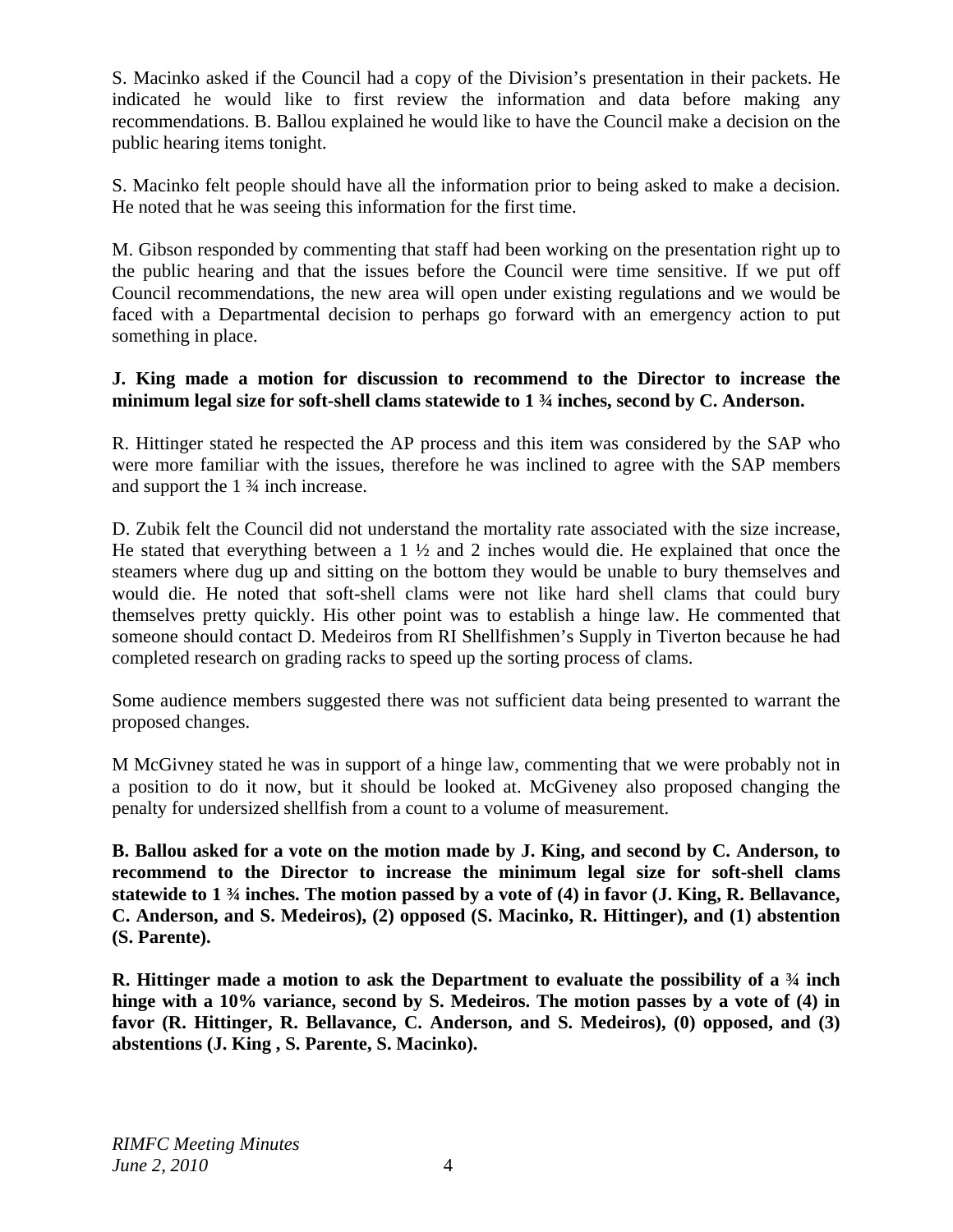Proposal to establish Conimicut Point Shellfish Management Area:

It was clarified that the Conimicut Point Shellfish Management Area, if established, would have a special condition relevant to soft-shell clams.

**S. Parente made a motion to recommend to the Director not to establish a Conimicut Point Shellfish Management Area, and second by R. Hittinger. The motion passed by a vote of (4) in favor (S. Parente, R. Hittinger, R. Bellavance, and S. Medeiros), (2) opposed, (J. King, C. Anderson) and (1) abstention (S. Macinko).** 

Proposal to establish a daily soft-shell clam possession limit for Conimicut Point Shellfish Management Area:

B. Ballou asked if any Council member wished to make a motion. He stated that since the Council voted not to establish a Conimicut Point Shellfish Management Area this item had no bearing. No motions were made, and there was no Council discussion.

Proposal to amend the soft-shell clam regulations for non-shellfish management areas by reducing daily possession limit statewide:

No motions were made, and there was no Council discussion.

Proposal to extend the duration of the designation of the Shellfish Management Areas and clarification of the authority to modify the duration of such designation:

B. Ballou explained this item was to bring the regulations up to date with regard to the Director's authority of the existing management areas and exist in perpetuity so they would not sunset after five years.

**J. King made a motion to recommend to the Director to adopt language to extend the duration of the designation of the Shellfish Management Areas and clarification of the authority to modify the duration of such designation, and second by S. Medeiros. The motion passed by a vote of (6) in favor (J. King, C. Anderson, S. Parente, R. Hittinger, R. Bellavance, and S. Medeiros), and (1) abstention (S. Macinko).** 

### *Approval of Shellfish AP Agenda – J. King:*

J. King stated they needed to have a meeting to discuss winter area openings for Greenwich Bay, etc. The date had not yet been determined. B. Ballou asked if there were any objections from the Council in approving a SAP meeting. There were no objections from the Council.

### *Approval of IAC Agenda – B. Ballou:*

B. Ballou asked if there were any objections from the Council in approving an IAC meeting for a date to be determined in July to discuss 2011 commercial licensing issues. R. Hittinger asked if the gillnet issue brought up by P. Duckworth could be added to the IAC agenda if there was word back from the Whale Take Reduction Team (WTRT) meeting. B. Ballou indicated that the item could be added if the WTRT meeting takes place before the IAC meeting. There were no objections with this course of action from the Council and the meeting agenda was approved.

### *Approval of Tautog AP Agenda – R. Hittinger:*

R. Hittinger noted that the meeting would be held on August 26, 2010 at 6 PM at the Hazard room in the Bay Campus Coastal Institute. He noted that J. McNamee would be bringing up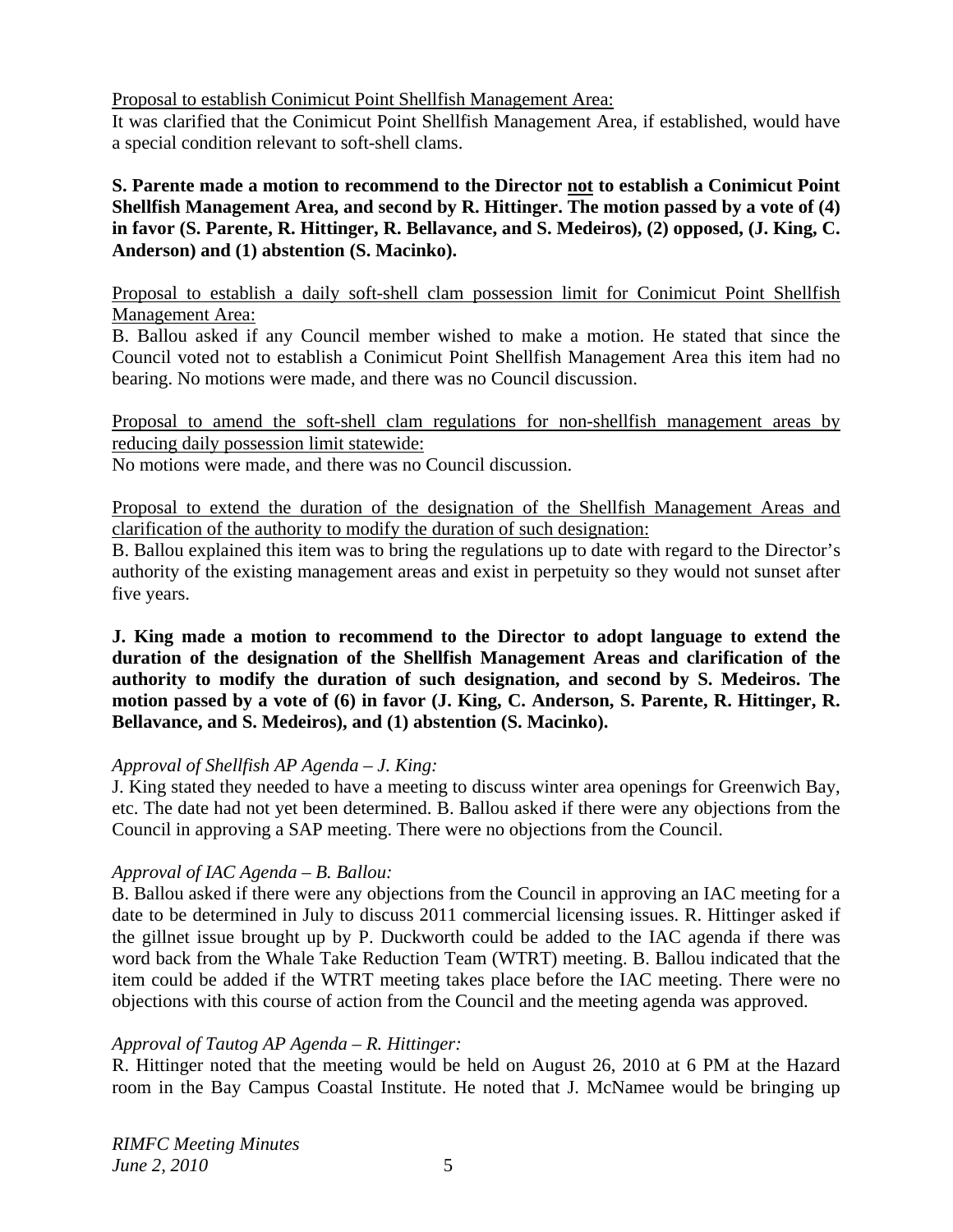some recommended changes from the Division. He asked that all members attend, if people continue to not show up he plans to find replacements that will attend meetings.

B. Ballou asked if there were any objections from the Council in approving the agenda. Hearing none, the agenda was approved.

## *Approval of Menhaden AP Agenda – S. Medeiros:*

S. Medeiros stated that the Menhaden AP wanted to meet earlier to discuss the stock status and see how the season went. The meeting was scheduled for September 7, 2010 at 6 PM at the Hazard room in the Bay Campus Coastal Institute. B. Ballou asked if there were any objections from the Council in approving the agenda. Hearing none, the agenda was approved.

## *Approval of Lobster AP Agenda – J. King:*

J. King stated that the meeting was set for June 8, 2010 at 6:30 PM at Corless Auditorium for an update on ASMFC Lobster Technical Committee activities.

B. Ballou asked if there were any objections from the Council in approving the agenda. Hearing none, the agenda was approved.

### *Appointment of new member to AP – N. Scarduzio:*

N. Scarduzio stated that an application had been received by L. Jordan who was applying for the primary position as the offshore-trawl representative on the Summer Flounder AP. Her application had been reviewed by DEM Law Enforcement. The other alternates would prefer to have L. Jordan as the primary person so she could attend meetings when they were out fishing. B. Ballou asked if there were any objections from the Council to appointing L. Jordan to the Summer Flounder AP. **J. King made a motion to move for appointment, second by S. Medeiros. The motion passed unanimously to approve the appointment of L. Jordan.** 

### **Old Business**

### *Status of Openings on the RIMFC – B. Ballou:*

B. Ballou stated that a solicitation letter had been sent out. There were three members of the Council whose terms had expired, S. Macinko, K. Ketcham, S. Medeiros. Ballou noted that he had received one letter of interest from a candidate so far. Since it would be unlikely that any replacements would be may until next January at the earliest, members whose terms have expired will continue to serve until reappointments are made. He also indicated that he would send out another solicitation letter to fill vacancies.

# **FYI**

# *ASMFC-NEFMC Updates – M. Gibson:*

In the interest of time, M. Gibson stated that the summaries for both these meeting were in Council member packets. The only item he wanted to point out was that the ASMFC Lobster Board had a recommendation from the Technical Committee before them to close the SNE lobster fishery for 5-years. The Board would be holding a special meeting on July 22 in RI. He encouraged people to attend.

R. Bellavance commented that he noticed there was an increase in the black sea bass season and he wondered if the Director had made any decisions to make changes. M. Gibson acknowledged that the Division was aware that there was an opportunity to expand the black sea bass season, and we would catch up with that at the next available public hearing.